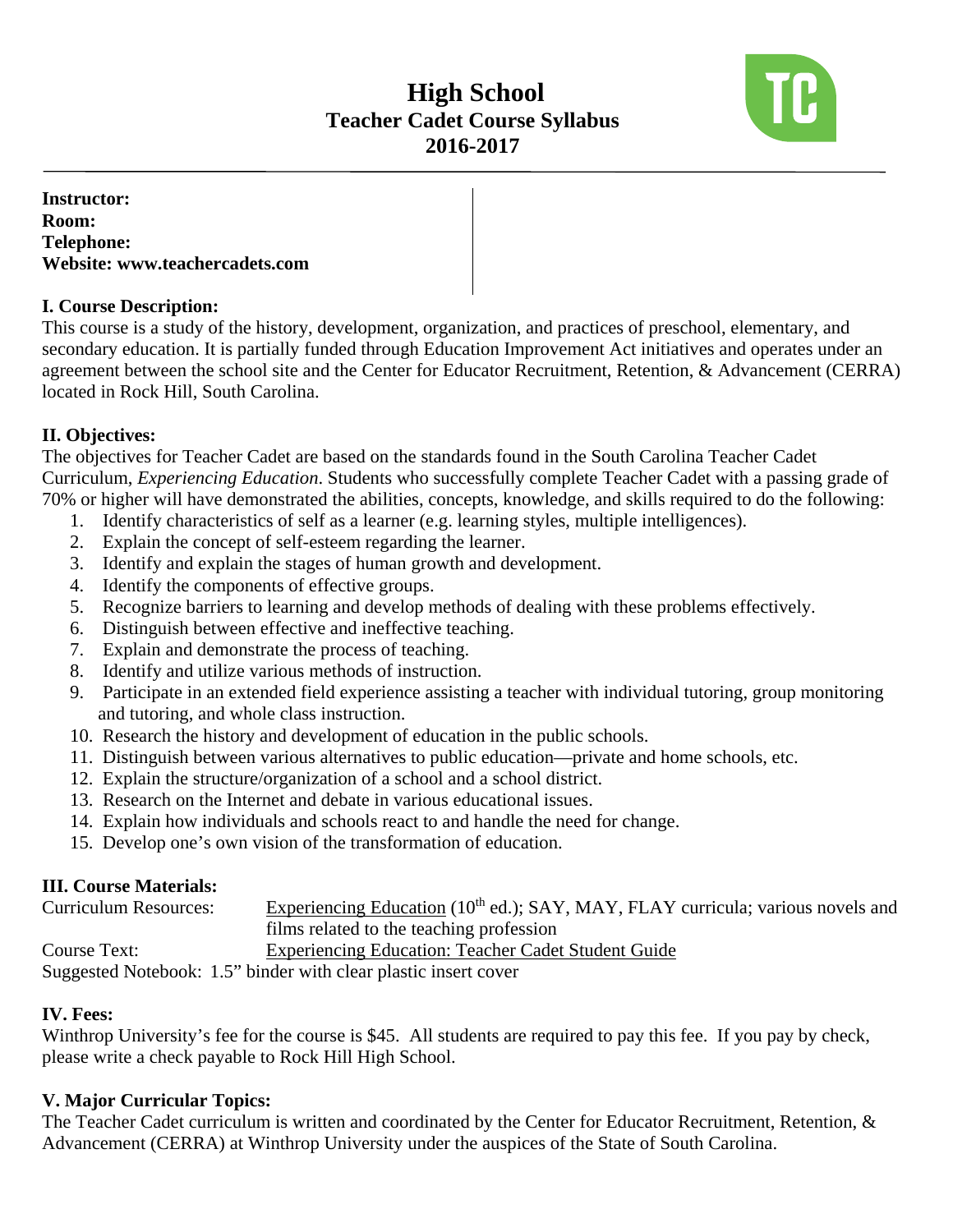#### **VI. Course Outline**:

The course will be taught in the sequence of units within the curriculum. When necessary, the teacher will make adjustments to the course calendar.

#### **VII. Course Credit:**

Teacher Cadet is an AP-weighted, dual credit accrual course. Students earn one Carnegie unit of high school credit and three hours of transferable college credit upon successful completion of the course.

Students at Rock Hill High School receive college credit through Winthrop University. Students complete registration paperwork provided by the college, and at the annual College Day on Winthrop University's campus, they receive a college ID.

The course is a three-hour (credit) course that can be transferred to any college or university either in S.C. or outof-state. Each Teacher Cadet high school is partnered with a college or university in its area to be the creditgranting institution. **It is the student's responsibility to request that this credit is transferred to the college of their choice. Forms will be provided to students at the end of the year.**

#### **VIII. Grading, Student Records, and Homework:**

Student progress is assessed during each grading period of the course. Methods of demonstration, modeling, teamwork in pairs and small groups, hands-on activities, projects—research, computer, video or multi-media, presentations, tests, readings, essays, participation, and self-evaluations will be used for assessment. Students will receive grades through the **point system**. Each assignment will be assigned a set number of points, and the student must accumulate a set total to equal the grade for the quarter. The field experience will be assessed through **journal writing, lesson plans, and a portfolio.** 

| <b>High School Grading Scale:</b> |                 |               |          |                  |  |  |
|-----------------------------------|-----------------|---------------|----------|------------------|--|--|
| $A=90-100\%$                      | $B = 80 - 89\%$ | $C = 70-79\%$ | D=60-69% | $F=59$ and below |  |  |

#### **Homework Policy:**

Students are expected to finish required daily written work and reading assignments for homework if the work is not completed in class.

#### **IX. Class Procedures and Class/School Rules:**

Student Behavior: Teacher Cadets are given many responsibilities. They must be mature, dependable, responsible, but most of all trustworthy. BEING A MEMBER OF THIS PROGRAM IS A PRIVILEGE.

In order to promote positive choices, prevent discipline measures, and to enhance the credibility of the Teacher Cadet Program, Teacher Cadets must comply with duties and responsibilities set forth by the Teacher Cadet instructor and the administration, in addition to school/district rules outlined in the Student Handbook.

Students are advised to follow the rules and procedures, as well as the expectations, for the class. The Teacher Cadet instructor will explain those procedures as part of lesson assignments.

#### **X. Classroom Management:**

Students are expected to behave in a respectful way as it relates to people, property, and others' rights to learn. Failure to do so will result in appropriate punishment.

**When students are the guests of other district schools during observations and field experience, they are expected to follow all rules of \_\_\_ High School and represent the school in a manner that brings honor and dignity to the school and to the Teacher Cadet program. Failure to do so may result in removal from the program. If removed and a TC has paid for college credit at the partnering college/university, all rights to credit from the Teacher Cadet course will be forfeited and no refund of any payment will be given. This is a**